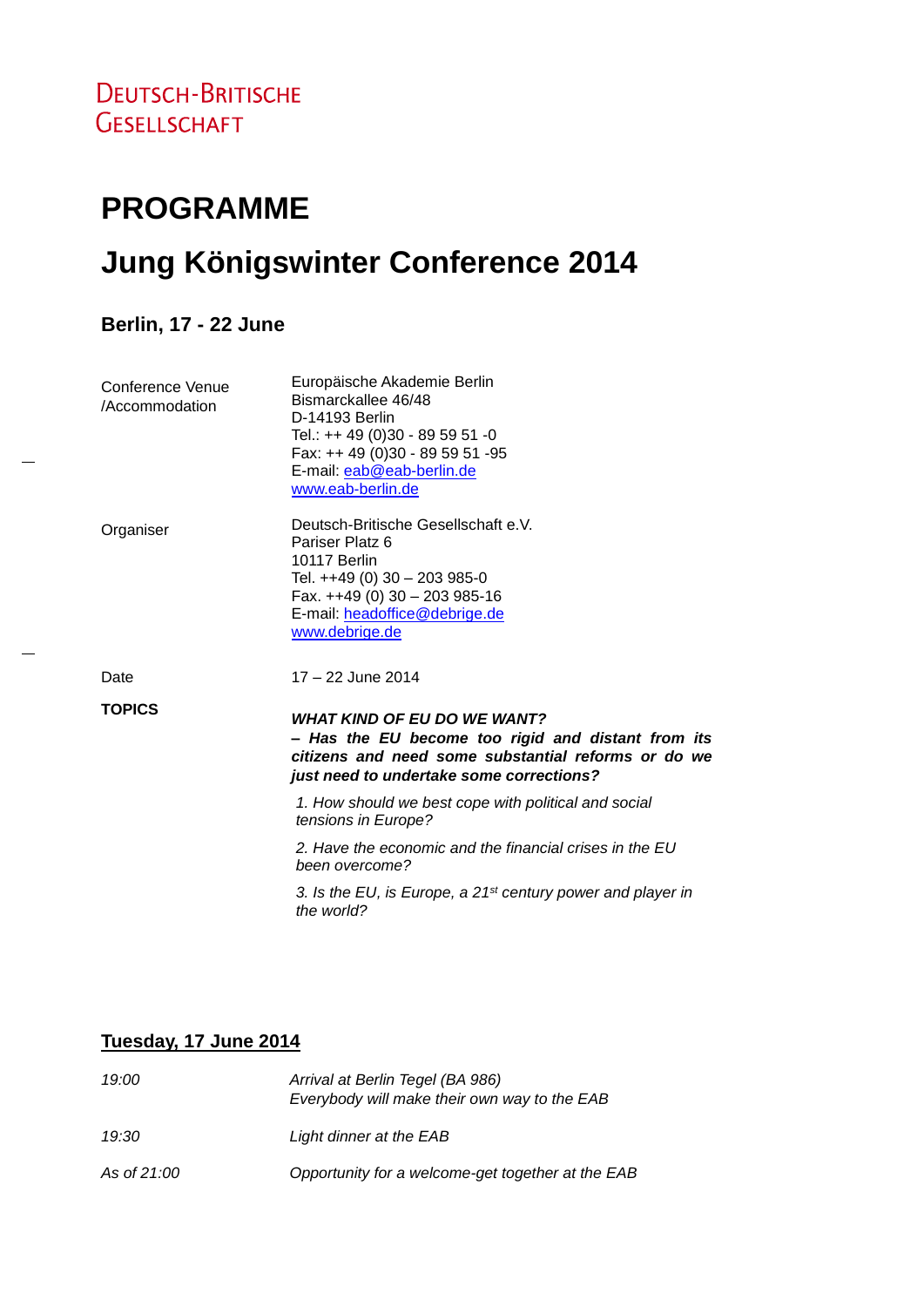## DEUTSCH-BRITISCHE **GESELLSCHAFT**

## **Wednesday, 18 June 2014**

| 08:00       | <b>Breakfast</b>                                                                                                                                                                                                                                                                     |
|-------------|--------------------------------------------------------------------------------------------------------------------------------------------------------------------------------------------------------------------------------------------------------------------------------------|
| 09:30       | <b>Opening of the conference</b><br>by the Chairman Sir Nigel Broomfield, Former Ambassador to<br>the Federal Republic of Germany and the German<br><b>Democratic Republic</b><br>and Hans-Henning Horstmann, Ambassador ret.<br>Chairman of the Deutsch-Britische Gesellschaft e.V. |
|             | Participants will be invited to briefly introduce<br>themselves                                                                                                                                                                                                                      |
|             | Group photo                                                                                                                                                                                                                                                                          |
| 10:30       | Coffee break                                                                                                                                                                                                                                                                         |
| 11:00       | <b>Key note Speakers</b><br>Martin Kotthaus, Director General,<br>Auswärtiges Amt                                                                                                                                                                                                    |
|             | H.E. Simon McDonald, KCMG<br><b>British Ambassador</b>                                                                                                                                                                                                                               |
| 12:30       | Lunch at EAB                                                                                                                                                                                                                                                                         |
| 14:00       | Introductions to the study group topics by selected<br>participants                                                                                                                                                                                                                  |
|             | Group A: Seb Somers, Sabrina Axster<br>Group B: Alexandra Renison, Thomas Kolaska<br>Group C: Felix Condry, Katharina Klebba                                                                                                                                                         |
| 15:30       | Coffee break                                                                                                                                                                                                                                                                         |
| 16:00       | <b>Study group sessions begin</b><br>Selection of Chair and Rapporteur                                                                                                                                                                                                               |
| 17:00       | Lecture with regard to the topic of group B                                                                                                                                                                                                                                          |
|             | Speaker: Dr. Martin Heipertz,<br>Adviser to Jean-Claude Juncker                                                                                                                                                                                                                      |
| 19:00       | Walk to the residence of the British Ambassador,<br>Höhmannstr. 10, 14193 Berlin-Grunewald                                                                                                                                                                                           |
| 19:30       | Dinner hosted by the British Ambassador to the<br><b>Federal Republic of Germany, Simon McDonald</b>                                                                                                                                                                                 |
| As of 21:30 | Walk back to the EAB                                                                                                                                                                                                                                                                 |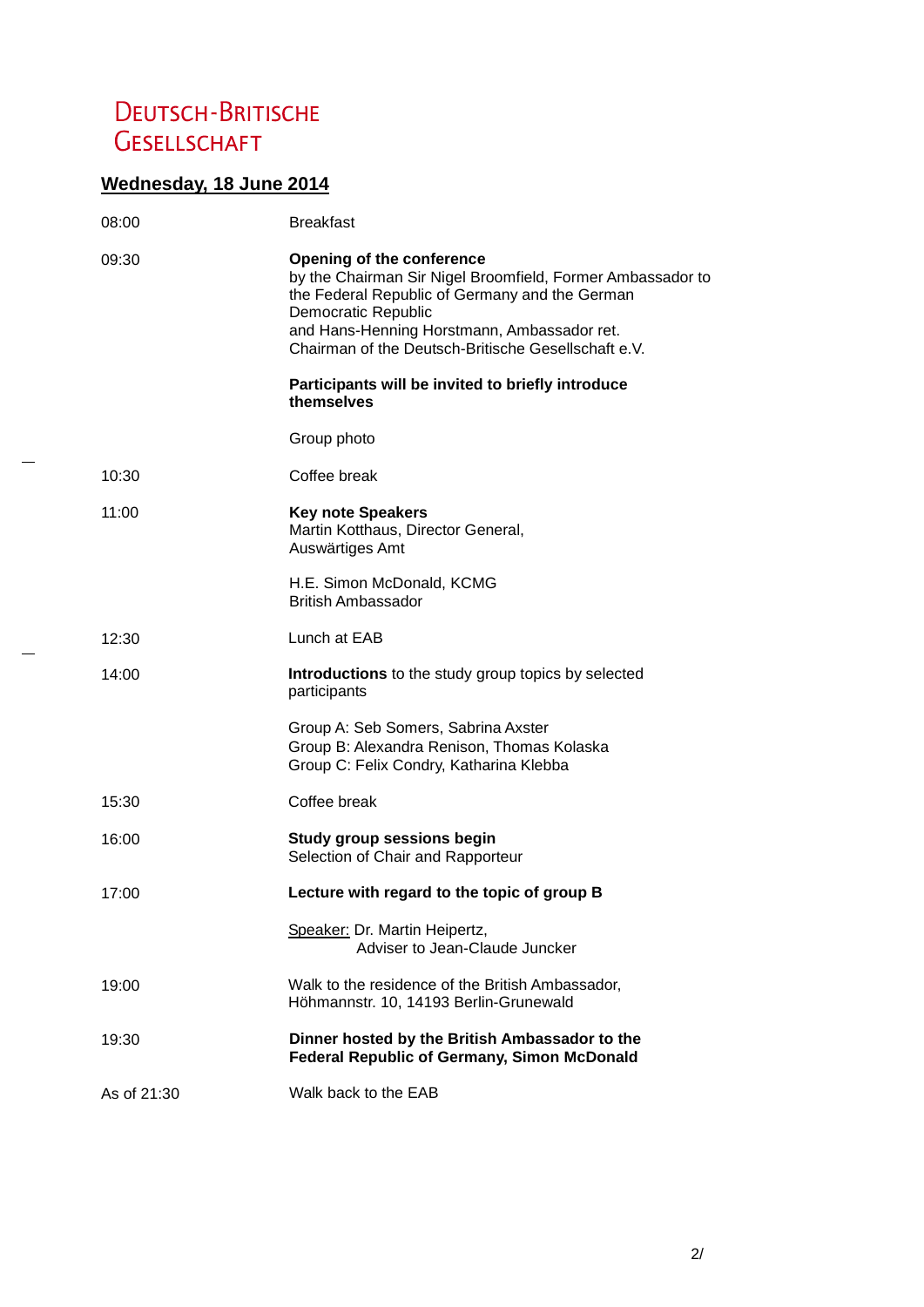# DEUTSCH-BRITISCHE **GESELLSCHAFT**

## **Thursday, 19 June 2014**

| 08:00       | <b>Breakfast</b>                                                                                              |
|-------------|---------------------------------------------------------------------------------------------------------------|
| 09:00       | Lecture with regard to the topic of group C                                                                   |
|             | Speaker: Almut Möller, Head of Program,<br>Alfred von Oppenheim Center for<br>European Policy Studies, DGAP   |
| 10:30       | Coffee break                                                                                                  |
| 11:00       | Lecture with regard to the topic of group A                                                                   |
|             | Speaker: Isabell Hoffmann, Project Manager<br>Europe's Future program, Bertelsmann Stiftung                   |
| 13:00       | Lunch at EAB                                                                                                  |
| 14:00       | <b>Study groups</b>                                                                                           |
| 16:00       | Coffee break                                                                                                  |
| 16:30       | <b>Study groups</b>                                                                                           |
| 18:30       | Bus transfer to the Würth Haus                                                                                |
| 19:00-21.30 | Würth Haus, Schwanenwerder<br>Concert,<br>Lecture,<br>Dinner<br>Speaker: Manfred Kurz, Director of Würth Haus |

#### **Friday, 20 June 2014**

| 16:00-18:00     | Study groups        |
|-----------------|---------------------|
| 15:30           | Coffee break        |
| $14:00 - 15:30$ | <b>Study groups</b> |
| 13:00           | Lunch at EAB        |
| 11:30           | <b>Study groups</b> |
| 11:00           | Coffee break        |
| 09:00           | <b>Study groups</b> |
| 08:00           | <b>Breakfast</b>    |